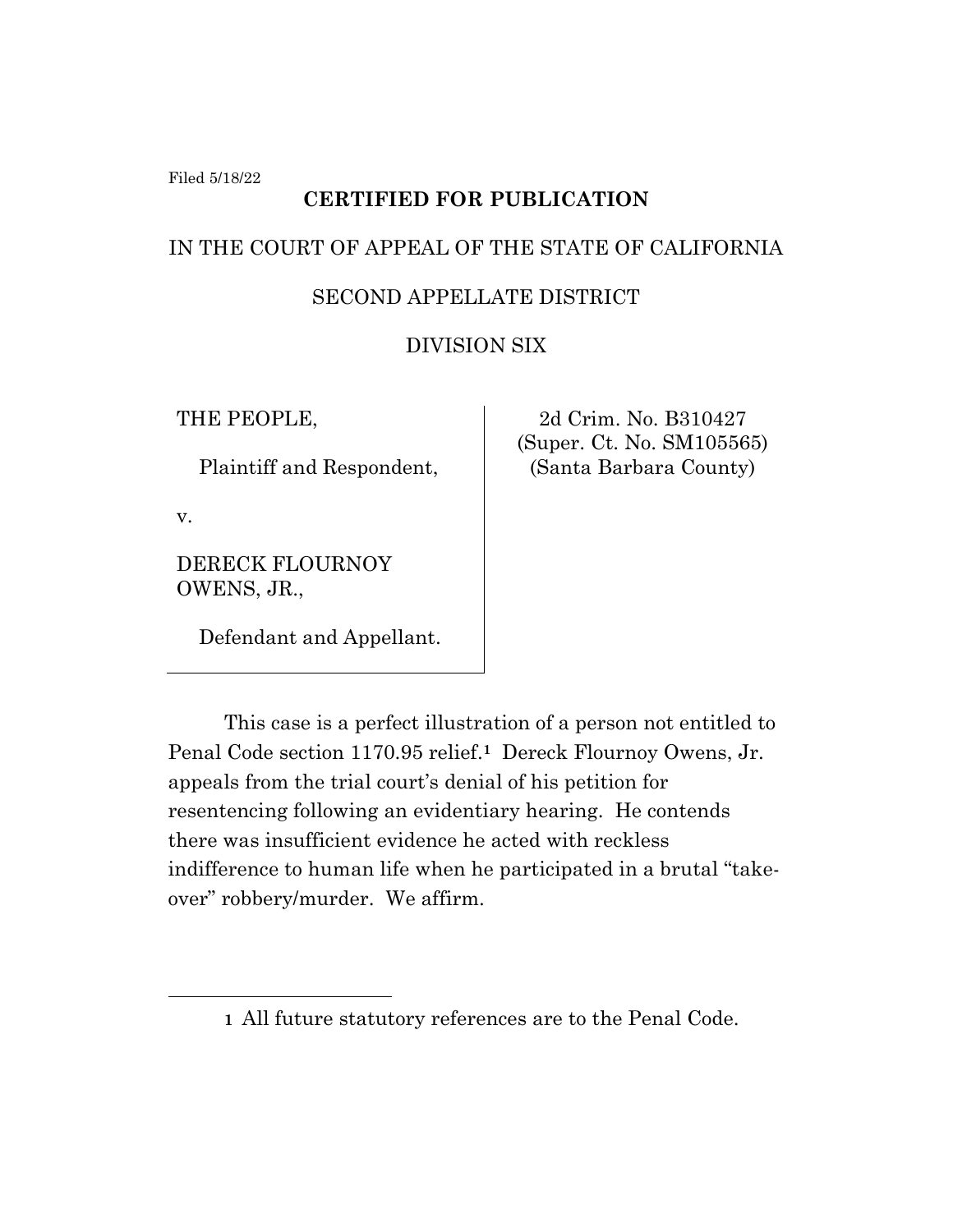### FACTS AND PROCEDURAL HISTORY**<sup>2</sup>**

On August 8, 1997, appellant and three other men committed a robbery at the Vandenberg Federal Credit Union in Lompoc. All four men used firearms. One of appellant's accomplices, Bowen, took about \$12,000 from the teller drawers of two tellers. Another accomplice, Adams, removed \$200 from the hand of a third teller. Appellant, displaying a .38 caliber firearm, entered the office of a bank credit counselor and ordered her and a customer to get on the floor. When they failed to respond, appellant cocked his pistol and repeated his demand. The credit counselor and customer then complied with his demand.

Moments later, one of appellant's accomplices, Mitchell, shot a man in the leg as he entered the bank. Mitchell then fatally shot Christine O. in the back as she attempted to run from the bank towards her parked car where her 11-year-old son was waiting. After the shootings, appellant and his accomplices ran out of the credit union. As they ran past Christine O.'s body on the sidewalk, Bowen stooped down and took her handbag. The four men fled. A month later appellant turned himself in to the police and confessed.

**<sup>2</sup>** We granted appellant's request for judicial notice of the prior appellate record, *People v. Owens*, B130064. (Evid. Code, § 452, subd. (d).) We summarize these facts from our prior, unpublished opinion. (*People v. Owens* (Aug. 17, 2000, B130064) (*Owens*).)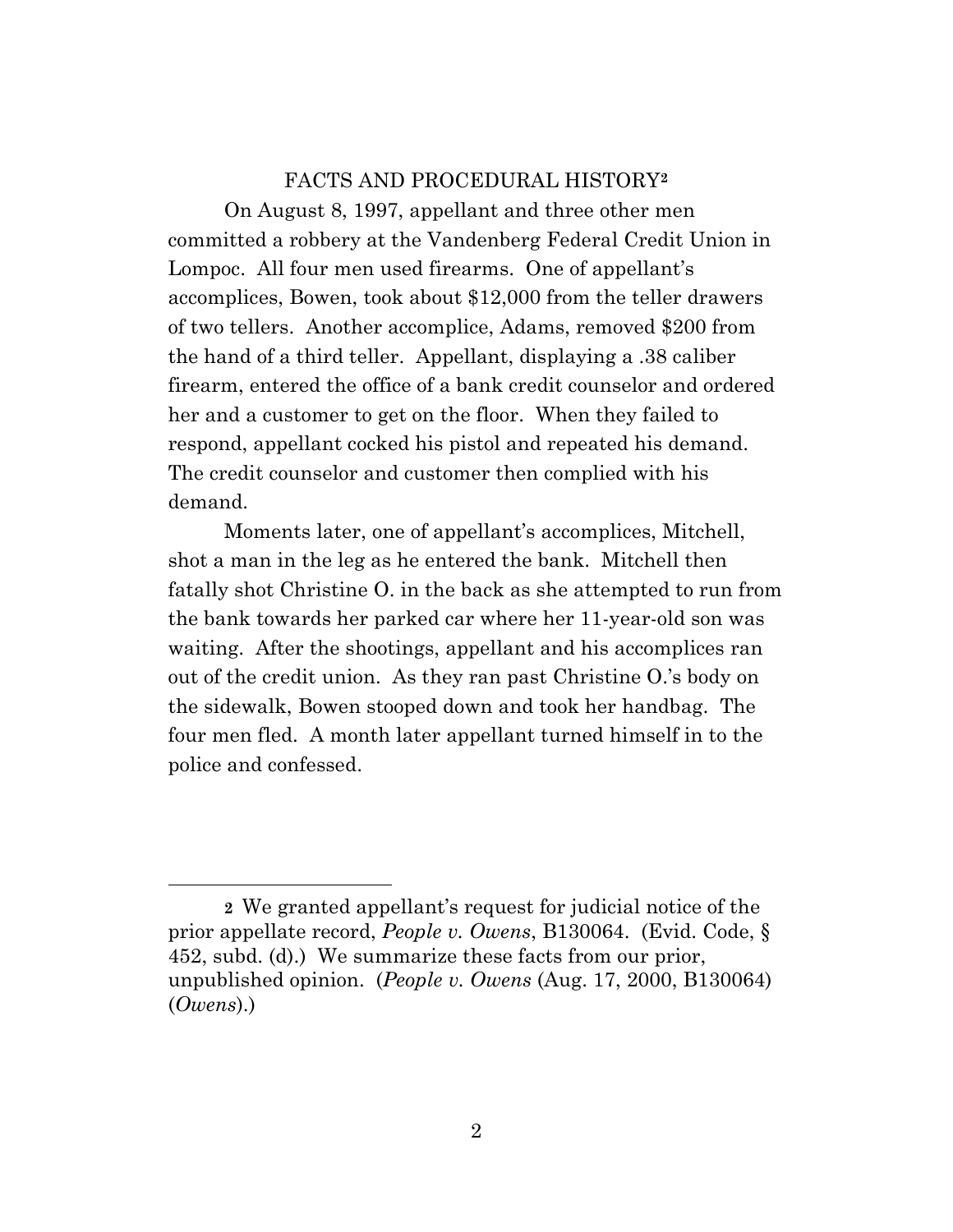#### *Verdict and Sentencing*

A jury found appellant guilty of first degree murder (§§ 187, subd. (a), 189), second degree commercial burglary (§ 459), assault with a firearm  $(\S 245, \text{subd.} (a)(2))$ , and three counts of robbery (§ 211). The jury also found true that appellant personally used a firearm as to each offense (§ 12022.5, subd. (a)). The jury was unable to reach a verdict on the robbery-murder special circumstance allegation.  $(\S 190.2, \text{subd.} (a)(17))$  The trial court dismissed that allegation, and the People elected not to retry it. The trial court sentenced appellant to state prison for a total term of 48 years, 8 months to life.

We affirmed appellant's judgment in an unpublished opinion. (*Owens*, *supra*, B130064.)

#### *Section 1170.95 Proceedings*

In 2019, appellant filed a petition for resentencing. The trial court appointed counsel, issued an order to show cause, received briefing, and conducted an evidentiary hearing. (§ 1170.95, subds. (c),  $(d)(1)$ .)

At the hearing, appellant conceded that he aided and abetted in the robbery, but argued that he was not a major participant who acted with reckless indifference citing *People v. Banks* (2015) 61 Cal.4th 788 (*Banks*), *People v. Clark* (2016) 63 Cal.4th 522 (*Clark*), and *In re Scoggins* (2020) 9 Cal.5th 667 (*Scoggins*).**<sup>3</sup>** He also argued the relevance of his youth, age 19, at the time of the robbery.

**<sup>3</sup>** The *Banks*, *Clark*, *and Scoggins* factors are derived from the United States Supreme Court's death penalty opinions in *Tison v. Arizona* (1987) 481 U.S. 137 (*Tison*) and *Enmund v. Florida* (1982) 458 U.S. 782.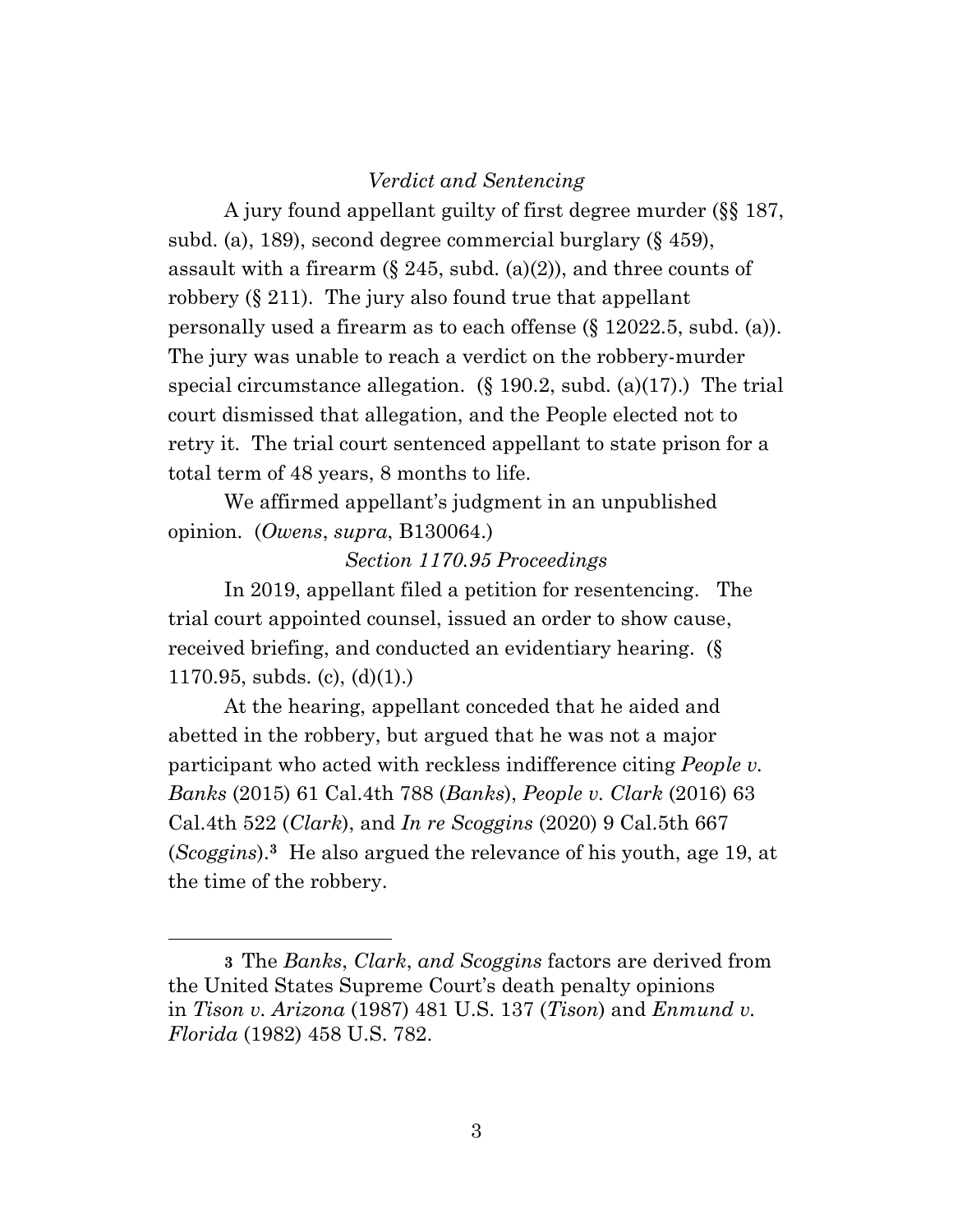Neither party presented new evidence at the hearing. The prosecution and the defense relied exclusively on the record of conviction and the presentence probation report. Appellant did not object. The trial court also reviewed the surveillance video of the robbery, the transcript from the original trial, appellant's recorded statements made to the police, the sentencing memorandum, and the court file.

## *Trial Court Order*

The trial court issued a comprehensive and well-written 20 page order denying relief. It could serve as a model of how a trial court should make a written ruling. It preliminarily addressed three procedural issues: (1) whether the prosecution's burden of proof at the hearing was "substantial evidence" or "beyond a reasonable doubt" pursuant to section 1170.95, subdivision (d)(3); (2) whether section 1170.95 permits appellant to challenge the nature of his first degree felony murder conviction or whether the proper procedural mechanism is a writ of habeas corpus; and (3) whether the jury's inability to reach a verdict on the robberymurder special circumstance allegation is dispositive in the present context.

First, the trial court applied the more stringent, "beyond a reasonable doubt" burden of proof, which has subsequently been clarified as the proper burden of proof required during the evidentiary hearing pursuant to section 1170.95, subdivision (d)(3), as amended by Senate Bill No. 775 (2021-2022 Reg. Sess.). (Stats. 2021, ch. 551,  $\S 2$ .) Second, the trial court stated it was persuaded by *People v. York* (2020) 54 Cal.App.5th 250, review granted Nov. 18, 2020, S264954, that section 1170.95 permits a petitioner to challenge the nature of his first degree felony murder conviction. Finally, the trial court did not find the jury's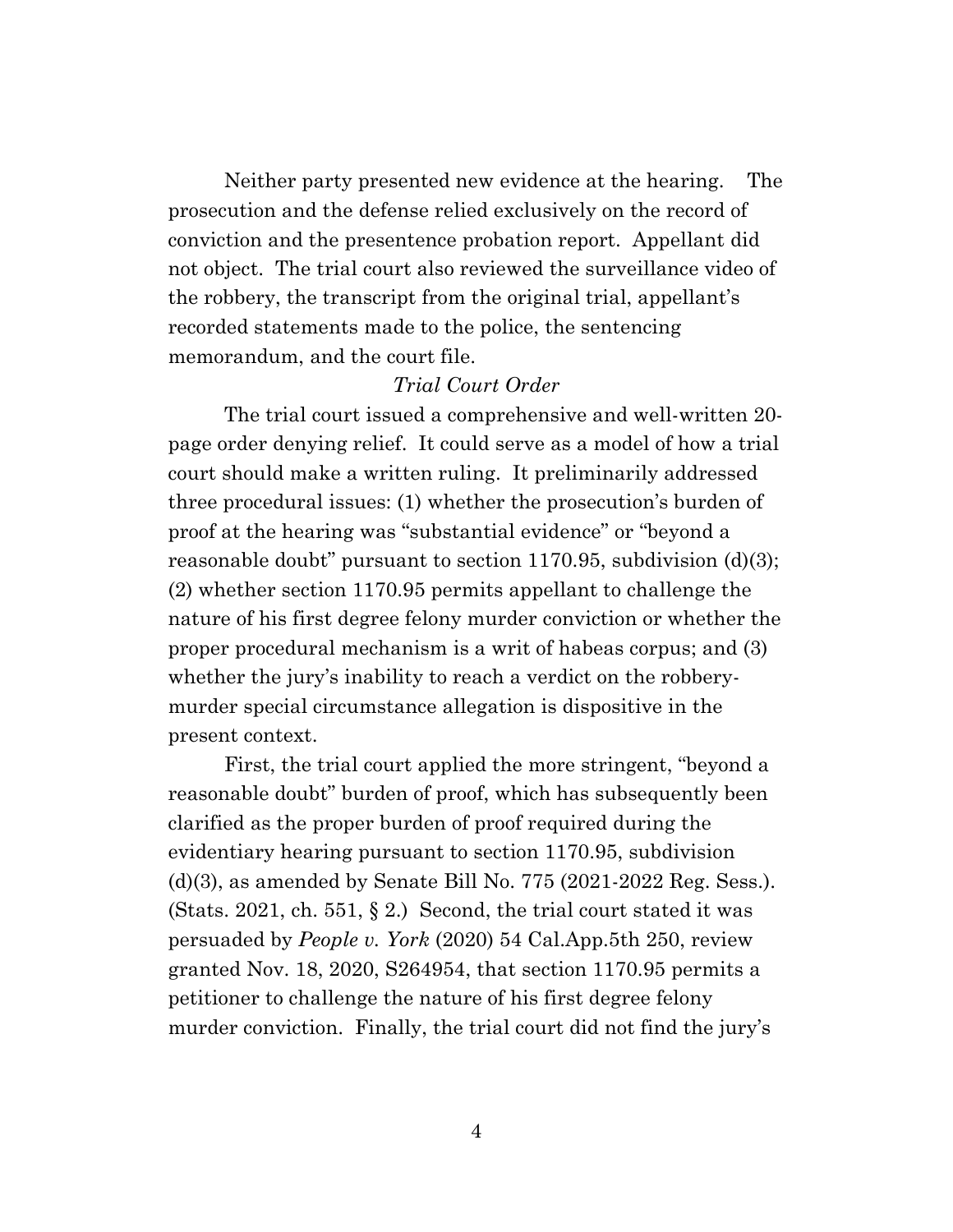inability to reach a verdict on the robbery-murder special circumstance allegation at trial dispositive. It reasoned that at the time of appellant's conviction, first degree felony murder did not require a finding of "major participation" and "reckless indifference."

As to the merits of appellant's petition for relief, the trial court discussed the factors articulated in *Banks*, *Clark,* and *Scoggins*, concluded, beyond a reasonable doubt, that appellant was a major participant in the robbery who acted with reckless indifference to human life, and denied the petition.

### SUFFICIENCY OF THE EVIDENCE

Appellant contends there is insufficient evidence to support the trial court's finding that he acted with reckless indifference. As we explain, substantial evidence supports the trial court's findings.

Effective January 1, 2019, the Legislature enacted Senate Bill No. 1437 (2017-2018 Reg. Sess.) "to amend the felony murder rule and the natural and probable consequences doctrine . . . to ensure that murder liability is not imposed on a person who is not the actual killer, did not act with the intent to kill, or was not a major participant in the underlying felony who acted with reckless indifference to human life." (Stats. 2018, ch. 1015, § 1, subd.  $(f)$ .)

Senate Bill 1437 accomplished this task by adding three separate provisions to the penal code. (*People v. Gentile* (2020) 10 Cal.5th 830, 842 (*Gentile*).) First, to amend the natural and probable consequences doctrine, the bill added section 188, subdivision (a)(3), which requires a principal to act with malice aforethought before a principal may be convicted of murder. (§ 188, subd. (a)(3); accord, *Gentile*, at pp. 842-843.) Second, to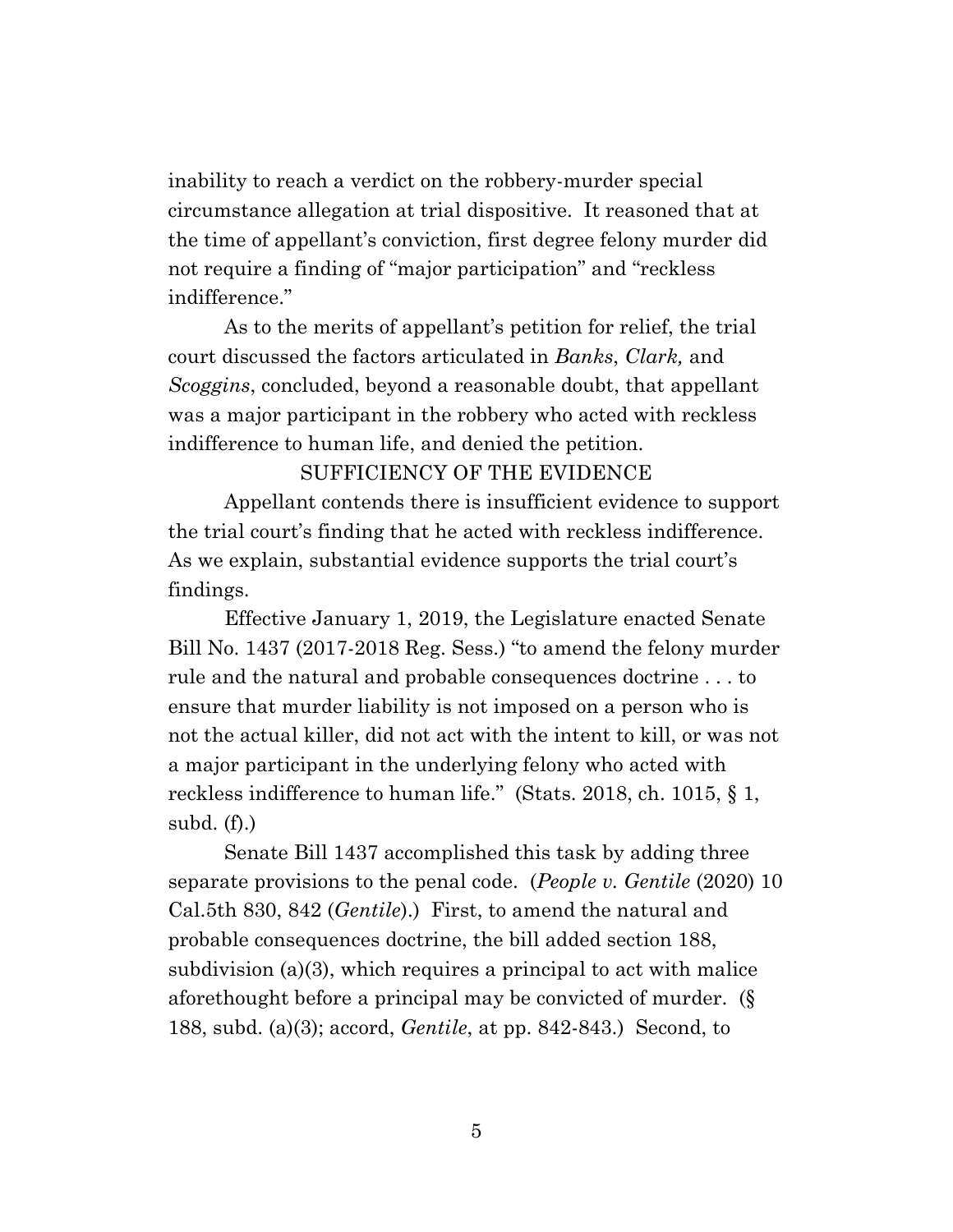amend the felony-murder rule, the bill added section 189, subdivision (e), which provides: "A participant in the perpetration or attempted perpetration of [qualifying felonies] in which a death occurs is liable for murder only if one of the following is proven: ¶ (1) The person was the actual killer. ¶ (2) The person was not the actual killer, but, with the intent to kill, aided, abetted, counseled, commanded, induced, solicited, requested, or assisted the actual killer in the commission of murder in the first degree. ¶ (3) The person was a major participant in the underlying felony and acted with reckless indifference to human life, as described in subdivision (d) of Section 190.2." (§ 189, subd. (e); accord, *Gentile*, at p. 842.)

Third, the bill also added section 1170.95 to provide a procedure for those convicted of a qualifying offense "to seek relief under the two ameliorative provisions above." (*Gentile*, *supra*, 10 Cal.5th at p. 843.)

Section 1170.95, subdivisions (b) and (c) create a two-step process for evaluating a petitioner's eligibility for relief. (*People v. Lewis* (2021) 11 Cal.5th 952, 960-962 (*Lewis*).) First, the trial court determines whether the petition is facially sufficient and appoints counsel, if requested.  $(\S 1170.95, \text{subd. (b)}(1)-(b)(3))$  If the petition is facially sufficient, then the trial court moves on to subdivision (c), and follows the briefing schedule set forth in the statute. (§ 1170.95, subd. (c); *Lewis*, at p. 966.) After completion of this briefing, the trial court then determines whether the petitioner has made a prima facie showing he or she is entitled to relief. (*Ibid.*) If so, the trial court must issue an order to show cause and conduct an evidentiary hearing to determine whether the petitioner is entitled to relief.  $(\S 1170.95, \text{subds. (c)}, (\text{d})(1)$ (d)(3); *Lewis*, at p. 960.)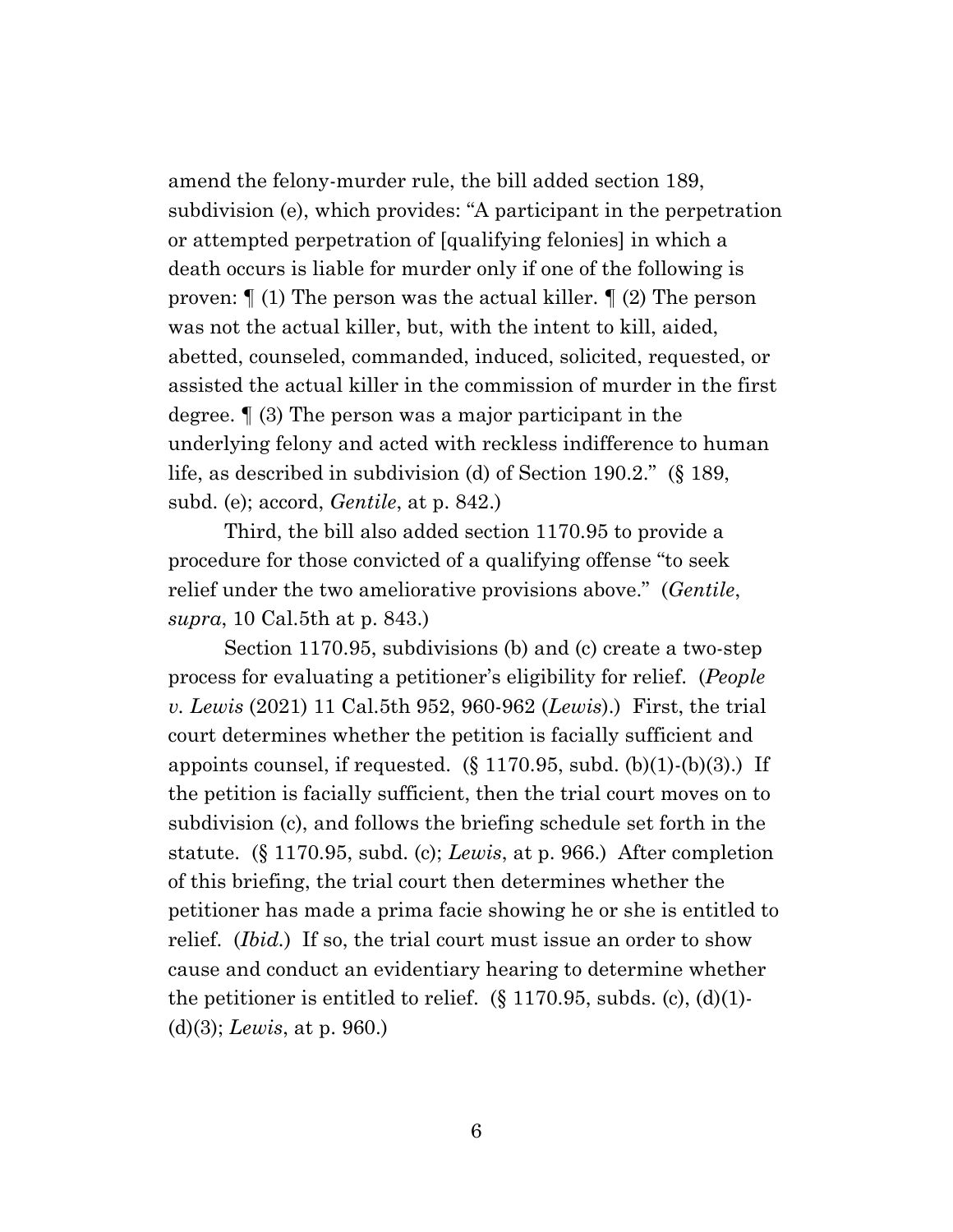At the evidentiary hearing, the trial court acts as an independent fact finder. The parties may rely on the record of conviction or offer new or additional evidence. (*Lewis*, *supra*, 11 Cal.5th at p. 960, citing  $\S 1170.95$ , subd. (d)(3).) The prosecution bears the "burden" to prove "beyond a reasonable doubt" that the petitioner is ineligible for relief. (§ 1170.95, subd. (d)(3).) "A finding that there is substantial evidence to support a conviction for murder, . . . is insufficient to prove, beyond a reasonable doubt, that the petitioner is ineligible for resentencing." (*Ibid.*, as amended by Stats. 2021, ch. 551, § 2.)

### *Standard of Review*

We review the trial court's factual findings for substantial evidence. (*Jackson v. Virginia* (1979) 443 U.S. 307, 317-320; *People v. Westerfield* (2019) 6 Cal.5th 632, 713.) "[W]e review the evidence in the light most favorable to the prosecution and presume in support of the judgment the existence of every fact the [trier of fact] could reasonably have deduced from the evidence." (*People v. Zamudio* (2008) 43 Cal.4th 327, 357.) "'We resolve neither credibility issues nor evidentiary conflicts . . . .' [Citation.]." (*Ibid.*)

## *Major Participant*

Even though appellant concedes he was a major participant, we briefly address the major participant factors enumerated in *Banks*, as well as the trial court's application of them to appellant's conduct in this case because there is a "significant[] overlap" in the requirements for being a major participant in a dangerous felony and acting with reckless indifference to human life. (*Clark*, *supra*, 63 Cal.4th at pp. 614- 615.) "'[T]he greater the [appellant's] participation in the felony murder, the more likely that he acted with reckless indifference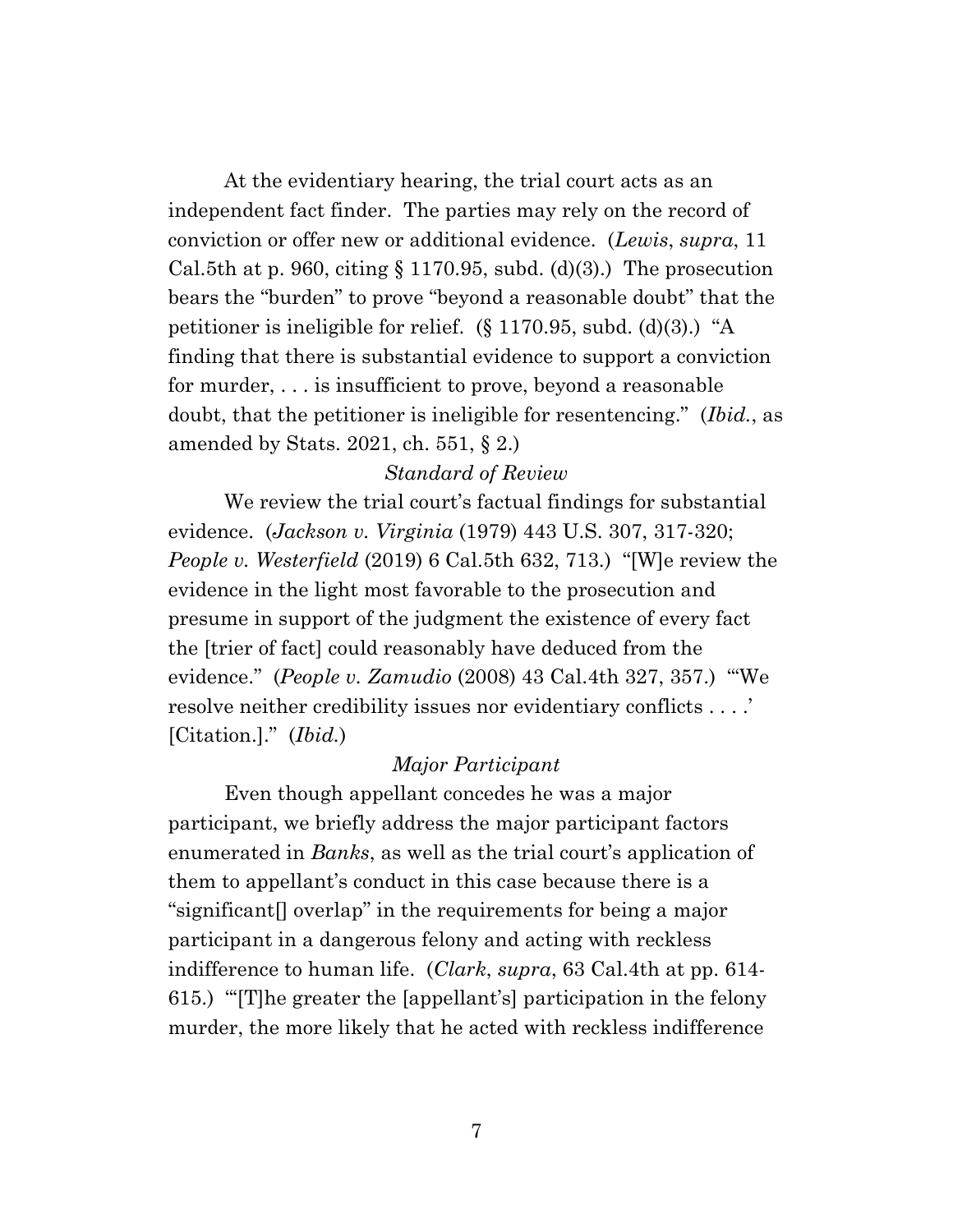to human life.' [Citation.]." (*Id.* at p. 615.) Those factors include appellant's role in planning the criminal enterprise; his role in supplying or using lethal weapons; his awareness of the dangers posed by the crime; his presence at the scene; his actions or inactions in the death; and what appellant did after lethal force was used. (*Banks*, *supra*, 61 Cal.4th p. 803.)

Here, the trial court found appellant was a major participant in the crimes because he was "present when instructions were shared, labors divided, and roles defined." He entered the credit union as "one of four integral parts of the robbery team, [and] went to a specific location within the credit union per a preconceived plan." Although he did not supply the weapons used during the robbery, he "personally used a gun to control" the customers and employees inside the credit union in order to facilitate the robbery. He saw the events, heard the shots, and ran from the bank, passing the victim's body as she lay on the sidewalk.

The trial court found appellant's actions demonstrated that he knew of the "dangers inherent in this particular crime," and "directly contributed to and enhanced the danger" by "attempting to control at least two victims inside the credit union." The trial court found that appellant was a major participant.

## *Reckless Indifference to Human Life*

"Reckless indifference to human life is 'implicit in knowingly engaging in criminal activities known to carry a grave risk of death.'" (*Scoggins*, *supra*, 9 Cal.5th at p. 676, quoting *Tison*, *supra*, 481 U.S. at p. 157.) Reckless indifference "encompasses a willingness to kill (or to assist another in killing) to achieve a distinct aim, even if the [appellant] does not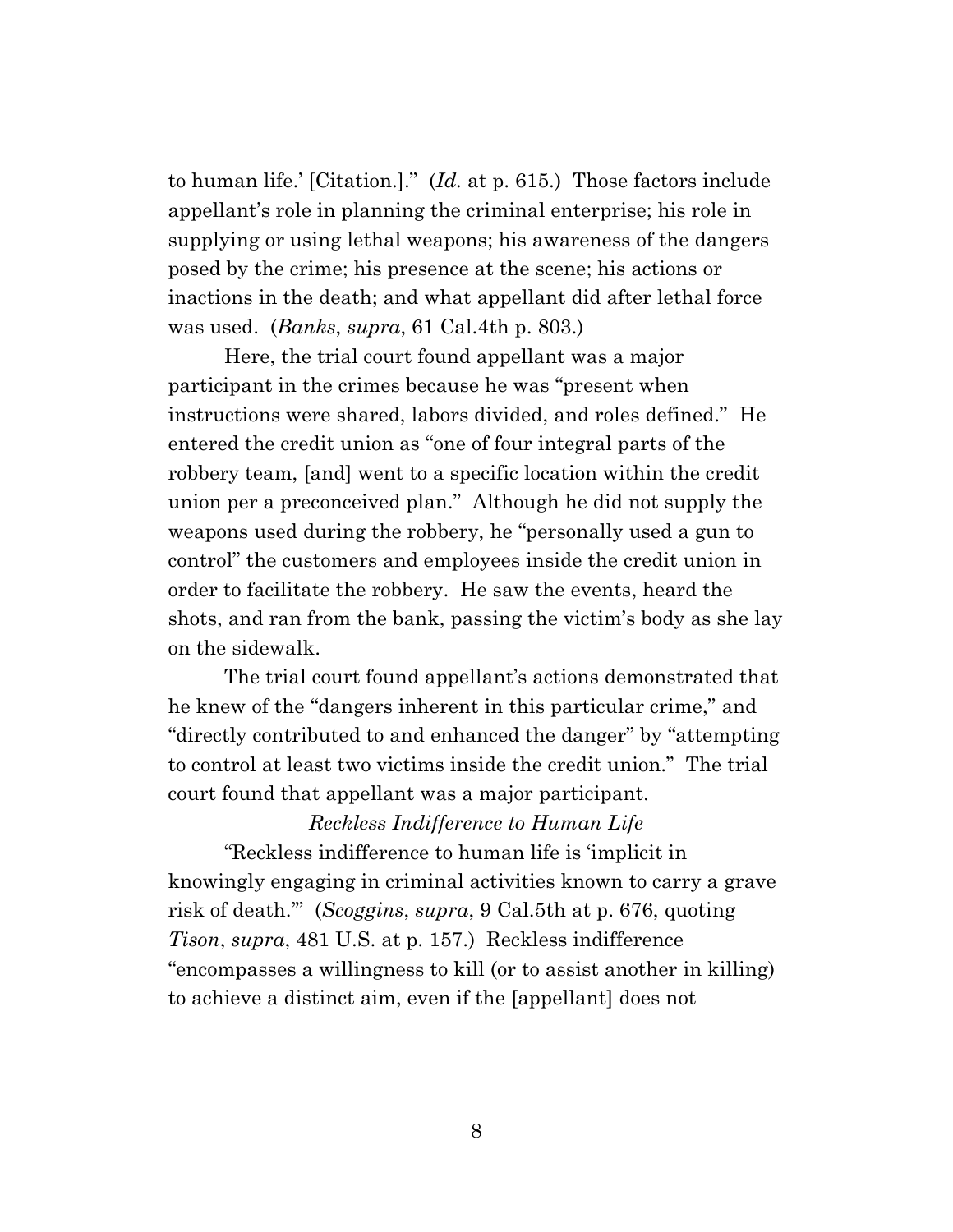specifically desire that death as the outcome of his actions." (*Clark*, *supra*, 63 Cal.4th at p. 617.)

In reviewing the trial court's findings, we analyze the totality of the circumstances. (*Scoggins*, *supra*, 9 Cal.5th at p. 677.) We consider several factors such as, appellant's knowledge that weapons would be used; how the weapons were used; the number of weapons used; his proximity to the crime; his opportunity to stop the killing or aid the victims; the duration of the crime; appellant's knowledge of the killer's (accomplice's) propensity to kill; and appellant's efforts to minimize the possibility of violence during the crime. (*Ibid.*; *Clark*, *supra*, 63 Cal.4th at pp. 618-623.) "'[N]o one of these considerations is necessary, nor is any one of them necessarily sufficient.'" (*Clark*, at p. 618, quoting *Banks*, *supra*, 61 Cal.4th at p. 803.)

First, appellant acknowledged in his confession to police that he and the other three men had firearms. One of appellant's accomplices, Adams, used a shotgun. Appellant also knew that his firearm was loaded. As we stated in our prior opinion, "appellant concedes that his accomplice, Mitchell, shot and killed [Christine O.] while appellant was personally using a gun to control those inside the credit union and the other two accomplices were robbing the tellers at gun point." (*Owens*, *supra*, B130064 at pp. 6-7.)

This case is unlike *Scoggins* and *Clark* in which the defendants were unarmed, not present at the scene, did not know their accomplices were armed or, as in *Clark*, did not know the accomplice was carrying a loaded gun. (See *Scoggins*, *supra*, 9 Cal.5th at pp. 677-678; *Clark*, *supra*, 63 Cal.4th at p. 613.) This undercuts appellant's claim that the evidence is insufficient to support the trial court's finding of reckless indifference.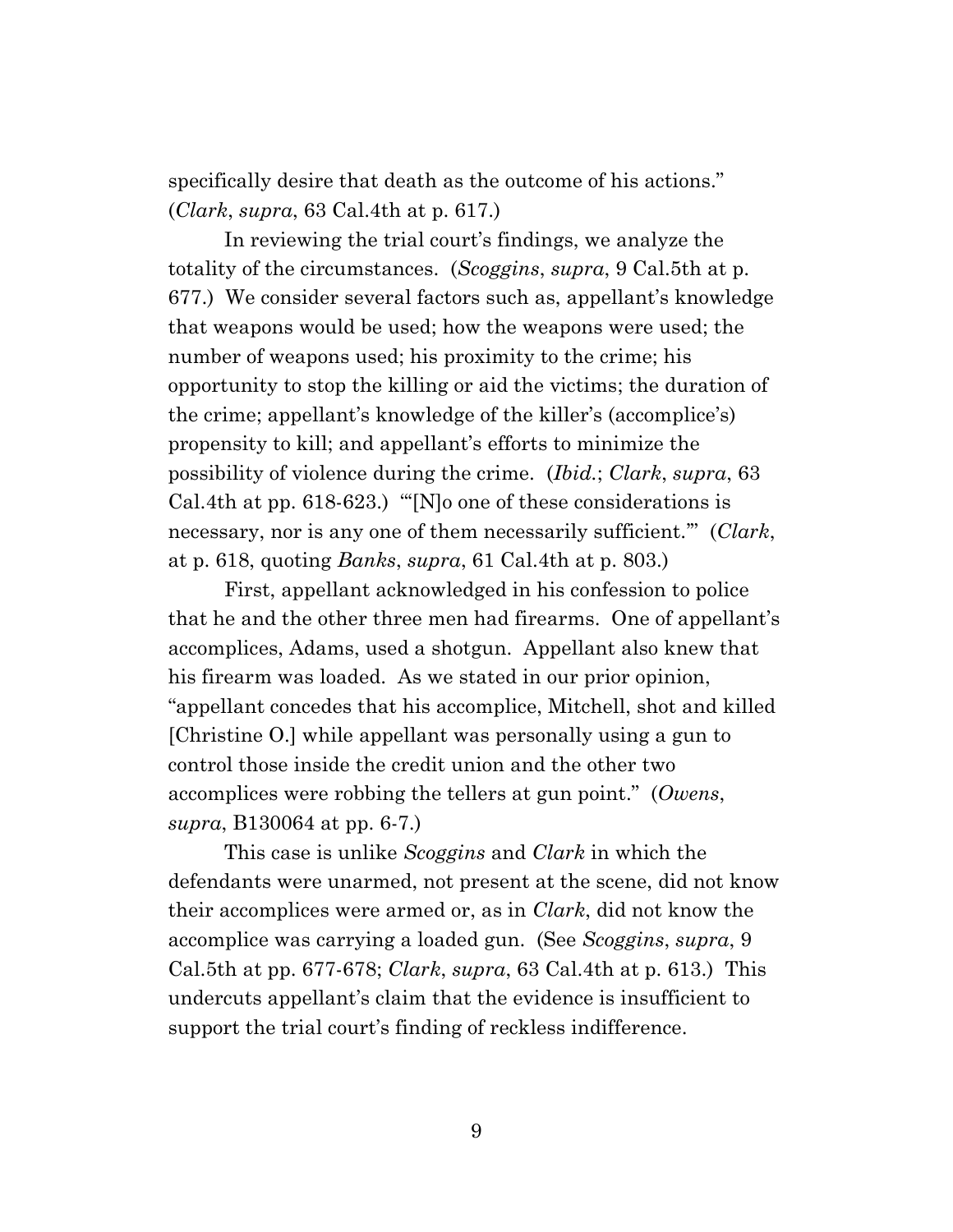Second, the plan to commit the robbery of the credit union during normal business hours when customers would likely be present, posed obvious and extreme risks of lethal violence. We recognize that our Supreme Court has emphasized that the planning of or participation in a felony, even one in which the perpetrators were armed, is not by itself sufficient to show reckless indifference. (*Scoggins*, *supra*, 9 Cal.5th at p. 682; *Clark*, *supra*, 63 Cal.4th at pp. 613-623.) However, the degree of risk to human life is crucial to the analysis. (*Scoggins*, at p. 682.)

This robbery posed a particularly high risk of violence because it involved multiple robbers with loaded firearms taking over a bank during normal business hours when approximately 20 people were present. While the robbery was not prolonged, the violence ensued quickly. The trial court found, "this risk – and danger – was the very reason [appellant] was asked to be a fourth gunman in the first place."

Appellant contends that he was just the "low man on the totem pole" and could not have known Mitchell would become violent or harm anyone. But even if appellant did not know of Mitchell's proclivity for violence *before* the robbery, it is reasonable the trial court could have inferred that knowledge became evident to appellant *during* the robbery. (See *Clark*, *supra*, 63 Cal.4th at p. 621; *Scoggins*, *supra*, 9 Cal.5th at p. 681.) Moreover, appellant's own actions increased the degree of risk to human life when he pointed a gun at two victims and cocked his weapon when they did not immediately comply with his orders.

Considering the totality of the circumstances, we conclude that substantial evidence supports the trial court's finding that appellant acted with reckless indifference to human life.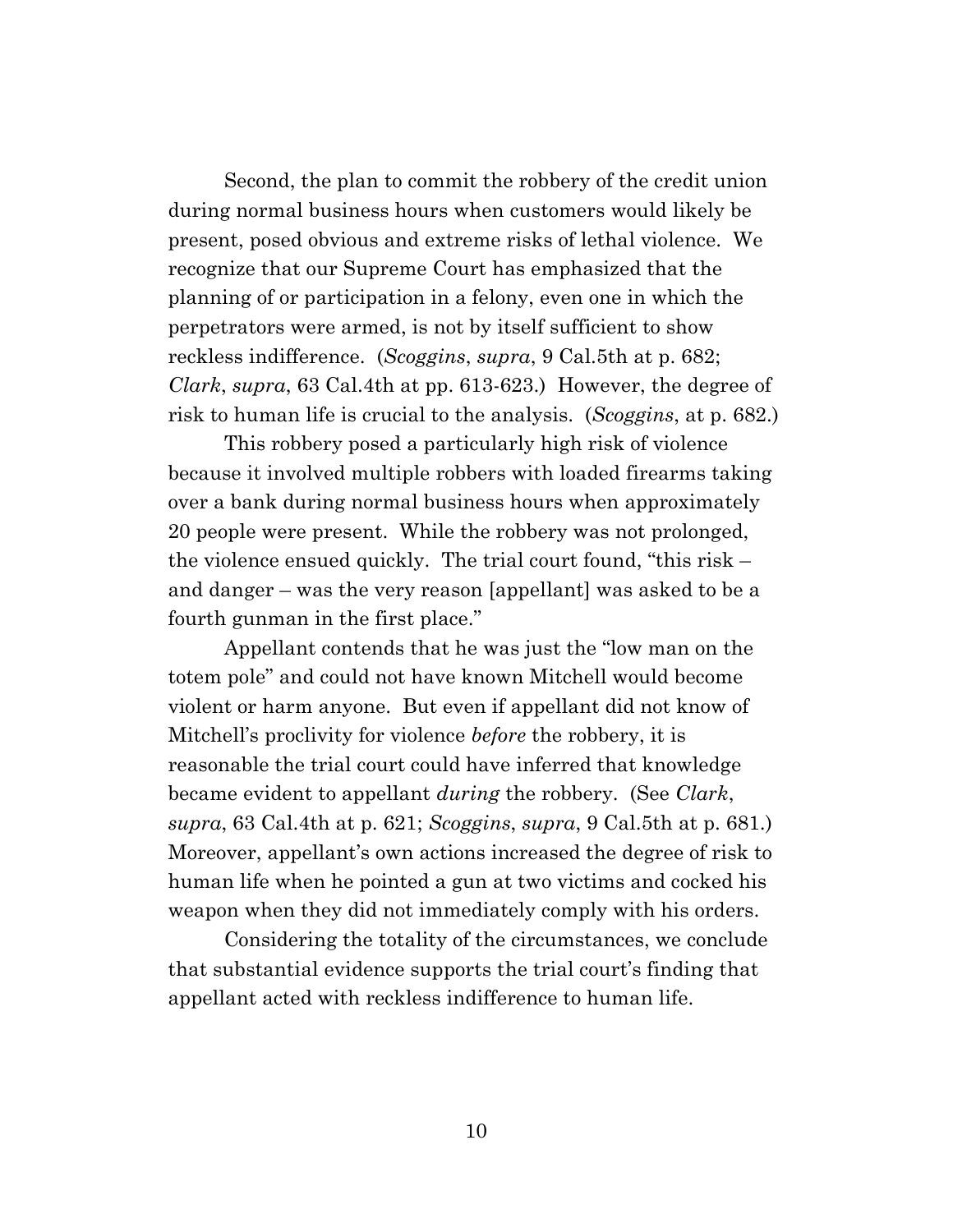Appellant resists this conclusion with several unmeritorious arguments. First, the trial court did not wrongly conclude that he acted with reckless indifference because it "blended [the] facts pertaining to major participation [and] reckless indifference."

Second, appellant contends the trial court's finding that he participated in "more than an ordinary robbery is a matter of characterization rather than objective indicia of culpability." (Bold and capitalization omitted.) We disagree. The trial court engaged in a fact-intensive, individualized inquiry to determine appellant's culpability. (See *Scoggins*, *supra*, 9 Cal.5th at p. 683.)

This was not a "garden-variety armed robbery." (See *Clark*, *supra*, 63 Cal.4th at p. 617 & fn. 74.) Indeed, the trial court opined that the crime "was so outrageous," it would only support a determination that appellant acted with reckless indifference.

Third, the standard for reckless indifference to human life has both a subjective and an objective element. (*Scoggins*, *supra*, 9 Cal.5th at p. 677, citing *Clark*, *supra*, 63 Cal.4th at p. 617.) Recklessness is not determined "merely by reference to a defendant's subjective feeling that he . . . is engaging in risky activities. Rather, recklessness is also determined by an objective standard, namely what 'a law-abiding person would observe in the actor's situation.'" (*Clark*, at p. 617.)

Here, the trial court was not limited to considering only appellant's self-serving statements to determine his mental state, particularly when those statements were made to police when appellant had an incentive to minimize his involvement. Because intent can seldom be proven by direct evidence, it typically is inferred from the circumstances. (*People v. Smith* (1998) 64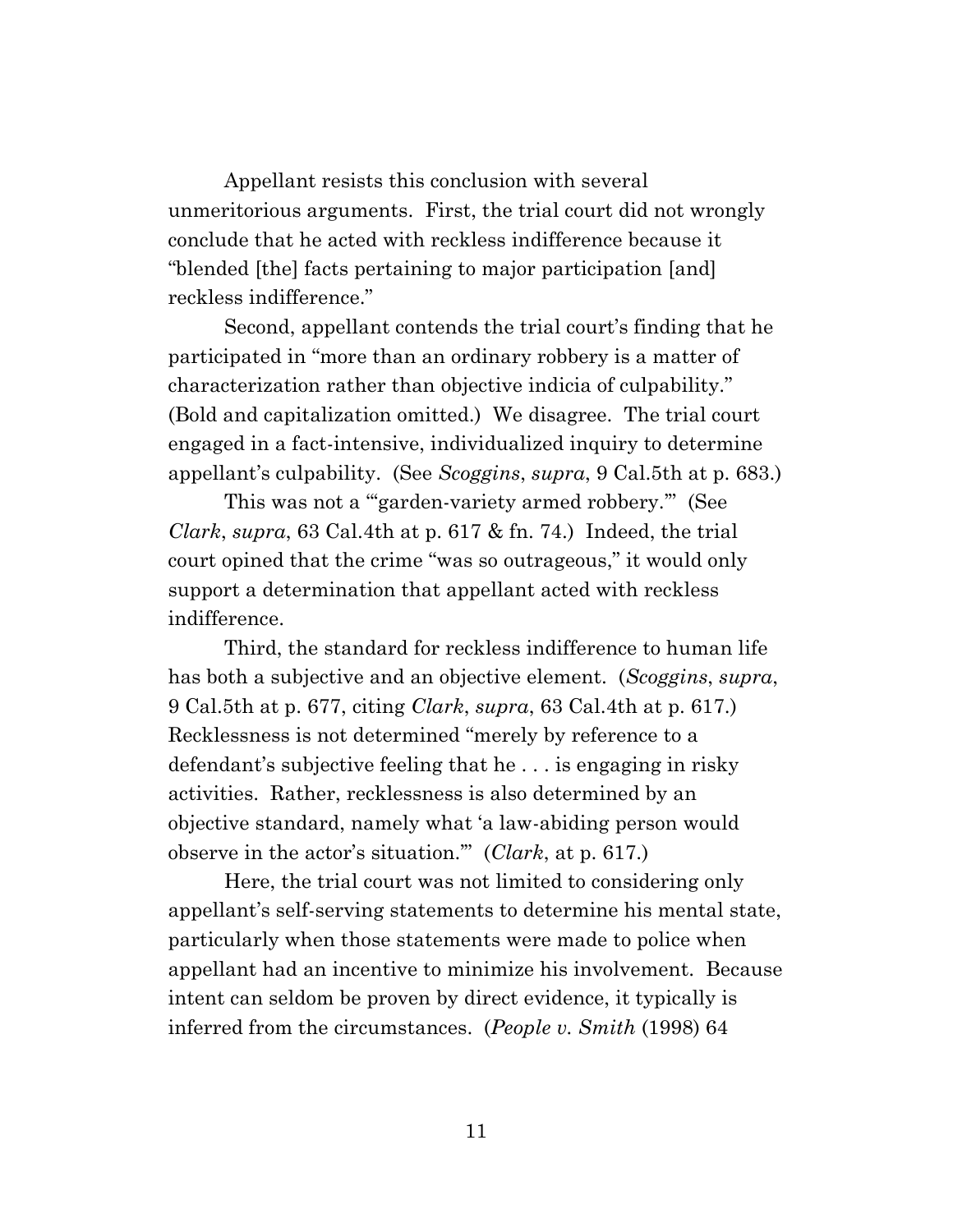Cal.App.4th 1458, 1469; *People v. Edwards* (1992) 8 Cal.App.4th 1092, 1099.) The trial court properly considered all of the evidence in determining appellant acted with reckless indifference.

Fourth, appellant contends that although the trial court applied the beyond a reasonable doubt standard at the hearing, it "effectively revived" the substantial evidence standard by citing to cases that applied the *Banks*/*Clark* factors in the context of habeas corpus proceedings. This contention is meritless because the trial court addressed those cases in the context of discussing the *Banks*/*Clark* factors. More importantly, the trial court specifically addressed those cases and distinguished them because appellant cited them for support.

Finally, the trial court did consider appellant's youth as a factor in its *Banks*/*Clark*/*Scoggins* analysis. The trial court expressly stated it had "factored into the calculus" appellant's age of 19 years old when the crimes were committed.

Substantial evidence supports the trial court's finding, beyond a reasonable doubt, that appellant was a major participant who acted with reckless indifference to human life. The trial court properly denied appellant's petition for resentencing.

### *Senate Bill No. 775*

After appellant's section 1170.95 full evidentiary hearing, the Legislature modified section 1170.95 both substantively and procedurally by the passage of Senate Bill No. 775 (S.B. 775). As it may have application to this case, section 1170.95 subd. (d)(3) now says that the Evidence Code shall apply at such hearing. This may mean that, absent some exception, hearsay contained in probation, pre-sentence reports, appellate opinions/orders, and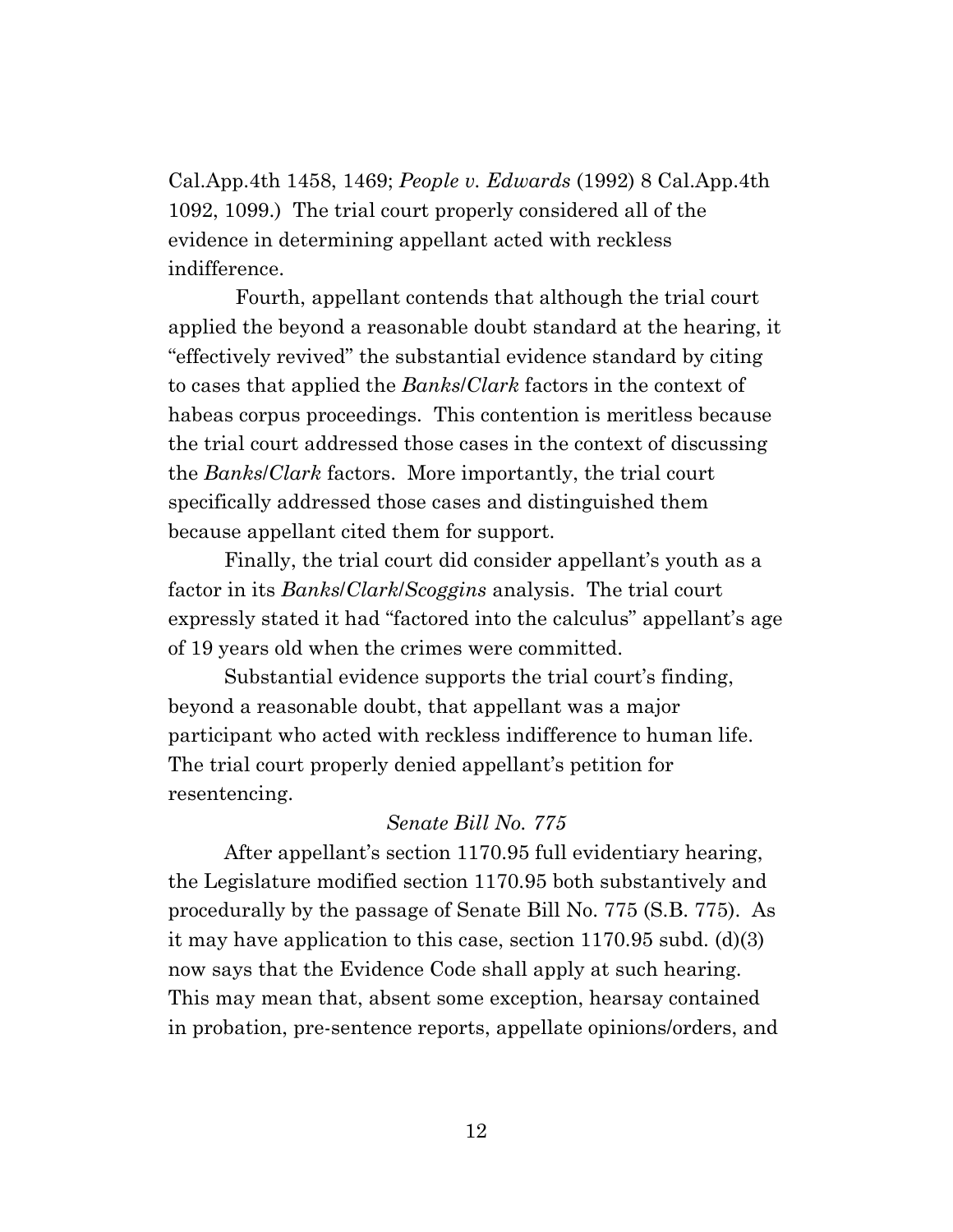other documents, are not now admissible at a section 1170.95 hearing. There is no statement in S.B. 775 indicating that the procedural change is to be applied retroactively on appeal. The preclusion of hearsay is an ordinary rule of evidence. This aspect of the new law is a procedural change. Changes in criminal procedural rules, as declared by the courts, generally speaking, are not applied retroactively. (See, e.g., *In re Moore* (2005) 133 Cal.App.4th 68, 75, relying on *Teague v. Lane* (1989) 489 U.S. 288, 301; *Schriro v. Summerlin* (2004) 542 U.S. 348.) The same is true for California statutory changes in criminal procedural rules. As the Legislature has said, since 1872, "No part of it [the Penal code] is retroactive, unless expressly so declared." (§ 3; *People v. Alford* (2007) 42 Cal.4th 749, 753; see also *Tapia v. Superior Court* (1991) 53 Cal.3d 282 [procedural change in criminal rules by initiative not retroactive].)

The word, "retroactivity" and the name "Estrada" (*In re Estrada* (1965) 63 Cal.2d 740) have become the appellate words "du jour." But neither is a talisman precluding independent analysis and in whose presence extant statutory and other decisional law fade away and disappear. (See *Coolidge v. New Hampshire* (1971) 403 U. S. 443, 461.) We need not definitively rule on the retroactivity issue because denial of the instant petition did not result from the consideration of prejudicial hearsay. As Justice Frankfurter has said: "Wise adjudication has its own time for ripening." (See *Maryland v. Baltimore Radio Show* (1950) U.S. 912, 918.)

 Senate Bill No. 775 does not have any impact on the outcome of this appeal. First, there was no objection to the presentence report which contained hearsay. There is a good reason why. Appellant's attorney wanted the trial court to consider the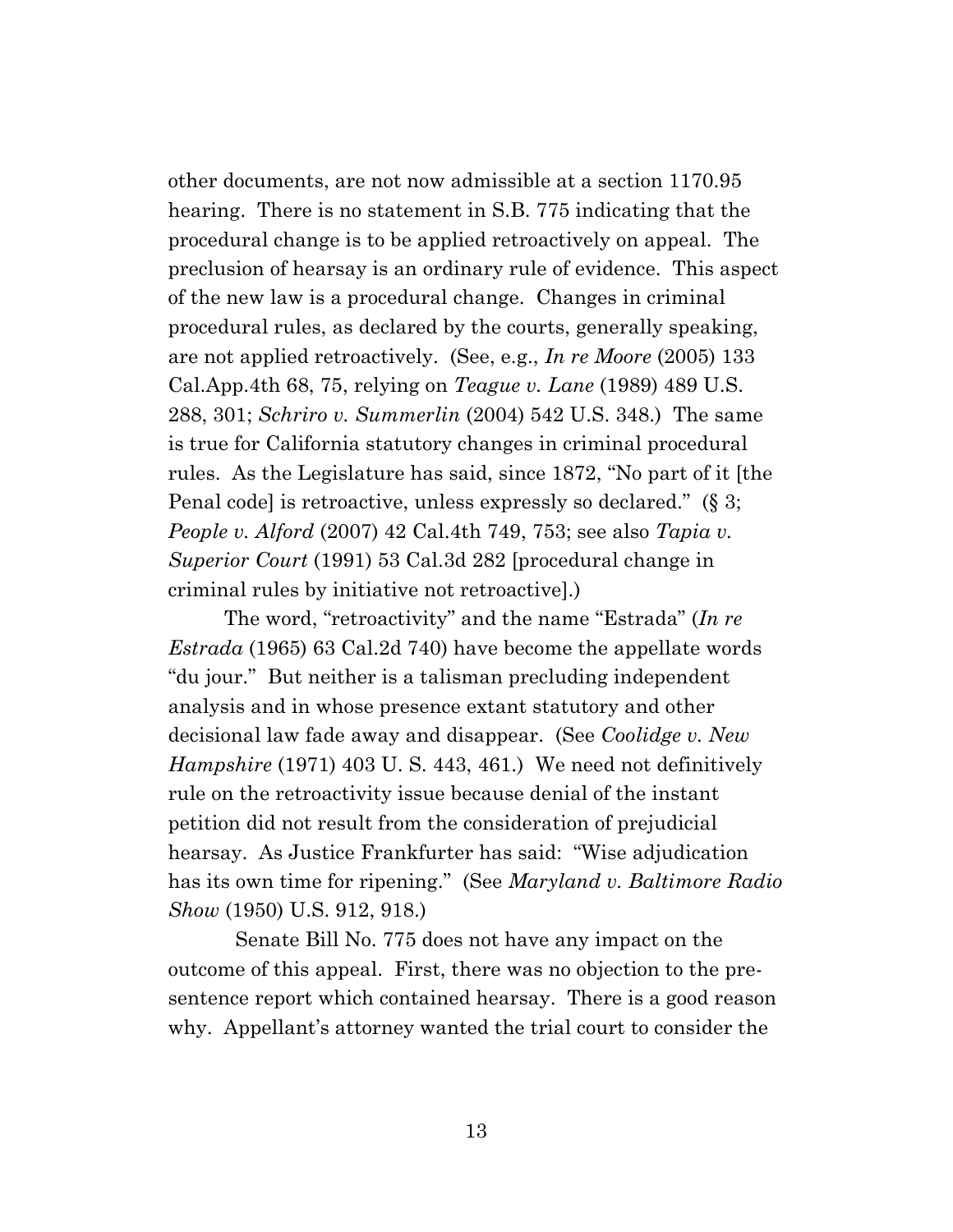hearsay statements. There was no evidentiary "bomb shell" crucial to the People's case in the report. To the contrary, the hearsay was favorable to him. The hearsay statements show that appellant was not recruited to participate in the planned robbery until 90 minutes before it happened. He was only invited to participate at the last minute because the fourth conspirator was a "no show." This, of course, theoretically diminishes his over-all culpability. He had no part in planning or logistics. In his hearsay explanation, he attempted to minimize his involvement. He was asked to aid the robbery as just a "helper" and supplied a firearm to control the people in the bank. As he phrases it on appeal, he was "low man on the totem pole."

Second, there is nothing unfavorable to appellant in any hearsay documents that the trial court did not already know from the other admissible evidence. Thus, appellant suffered no prejudice by the court's consideration of any hearsay evidence. Admission of this evidence did not result in an unfairness. There is no miscarriage of justice and we are not of the opinion that a different result would obtain upon retrial of the petition. (Cal. Const., art. VI, § 13.)

#### DISPOSITION

The order is affirmed. CERTIFIED FOR PUBLICATION.

YEGAN, acting P. J.

I concur:

#### PERREN, J.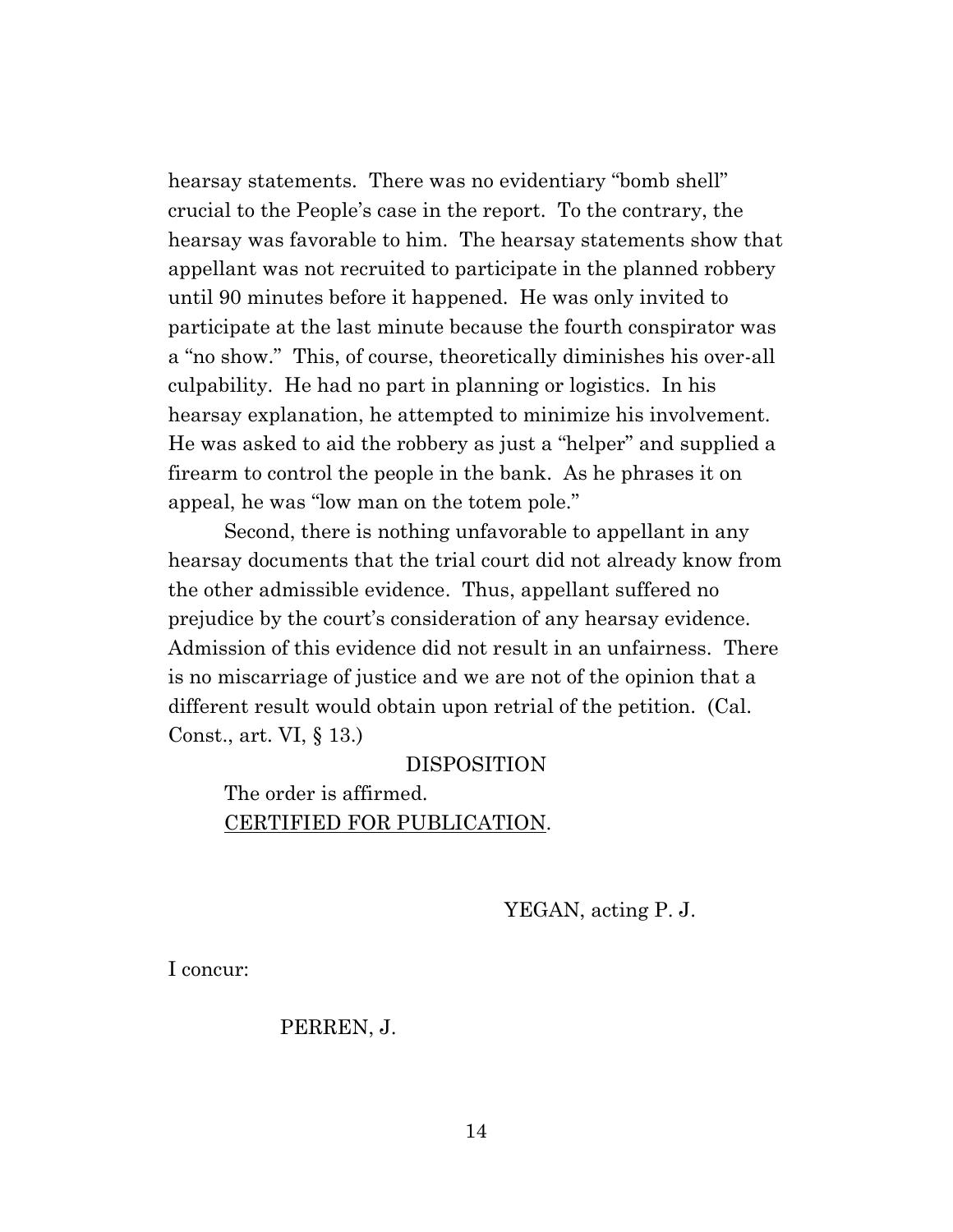#### TANGEMAN, J., Concurring:

I concur in the disposition because the admissible evidence demonstrates that appellant was a major participant who acted with reckless indifference to human life. I do not join in the majority's analysis of whether the hearsay provisions of Senate Bill No. 775 (2021-2022 Reg. Sess.) (Stats. 2021, ch. 551, § 2) (Senate Bill 775) are retroactive. The majority's pronouncements on this issue are dicta because the appellant did not raise Senate Bill 775. This court sent a Government Code section 68081 letter asking whether it should discuss Senate Bill 775. Appellant responded in supplemental briefing that he does not claim Senate Bill 775 applies in this case. As the majority recognizes, Senate Bill 775 has no impact on the outcome of the appeal.

In any event, it is unresolved whether the evidentiary provisions of Senate Bill 775 apply in an appeal from a completed resentencing hearing. Because the evidentiary portions of Senate Bill 775 "clarify[] the discussion" in *People v. Lewis* (2021) 11 Cal.5th 952, 970-972 (Sen. Bill No. 775, § 1(d)), they may come within the rule that legislative clarification of existing law applies to conduct that precedes its enactment. (*Carter v. California Dept. of Veterans Affairs* (2006) 38 Cal.4th 914, 922.) In addition, cases have reached different conclusions on the retroactivity of so-called procedural changes. (Compare *People v. Cervantes* (2020) 55 Cal.App.5th 927 [limitations on admission of evidence not retroactive] with *People v. Burgos* (2022) 77 Cal.App.5th 550, 564-568 [procedural change in bifurcating trial of enhancement retroactive] and *Tapia v. Superior Court* (1991) 53 Cal.3d 282 [portions of Prop. 115 including admission of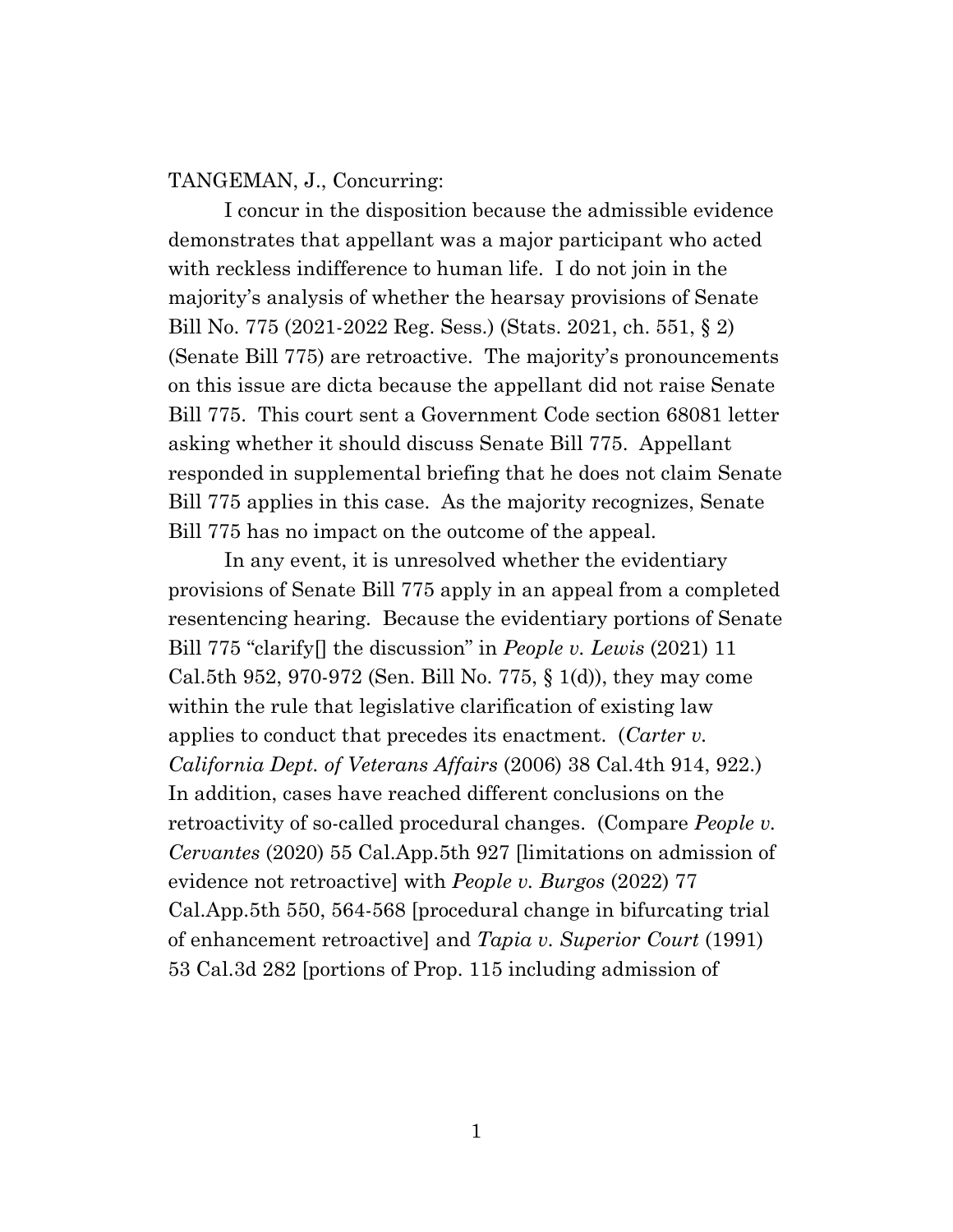hearsay at preliminary hearing, apply to future court proceedings for alleged crimes committed prior to enactment.)<sup>1</sup>

The majority's hostility to the requirements of *In re Estrada* (1965) 63 Cal.2d 740 is evident from its use of the phrase "appellate words 'du jour'" to describe "retroactivity" and "Estrada." (Maj. opn. *ante*, at p. 13.) The only purpose served by the majority's dicta is to discourage trial courts from considering this unresolved issue in the first instance, and litigants from raising and briefing the issue on appeal from a record that presents it. I would reserve analysis of the retroactivity of Senate Bill 775 for a case that squarely presents the issue.

CERTIFIED FOR PUBLICATION.

TANGEMAN, J.

<sup>1</sup> The majority misapprehends *Tapia*, *supra*, 53 Cal.3d 282. *Tapia* held that the provisions of Proposition 115 that increased punishment or created new crimes could not be applied to completed conduct because the effect would be "retroactive." In that context, the Court concluded the provisions that related to the conduct of court proceedings, such as allowing hearsay at preliminary hearings, were not "retroactive," and were properly *prospectively* applied to future court proceedings, even for alleged crimes committed before the proposition's enactment.